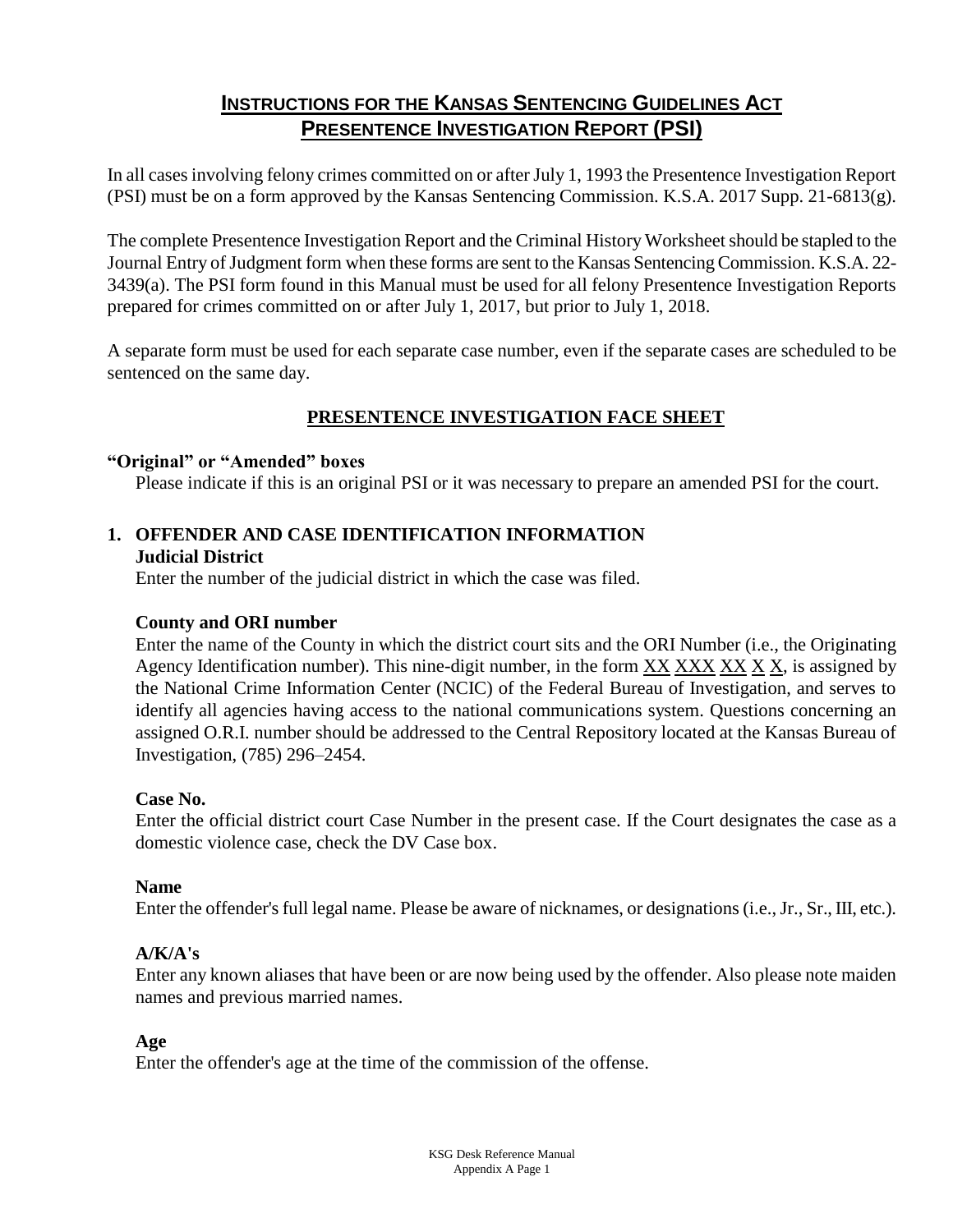## **K.B.I. Number**

The K.B.I. Number is the State Identification Number (SID) assigned to an individual by the Kansas Bureau of Investigation Central Repository, upon the individual's first entry into the state criminal history record system. The basis for this number is the number contained on the individual's initial arrest fingerprint card. All subsequent records concerning such individual will be assigned this same number (i.e., it is the identification number listed on an Abstract of Record received from the Central Repository).

### **Sex**

Check the appropriate box for the offender's gender, male or female.

### **Race**

Check the appropriate box. Designations are as follows: W (White) - a person having origins in any of the original peoples of Europe, North America, or the Middle East; B (Black) - a person having origins in any of the original peoples of Africa; A.I. (American Indian or Alaskan Native) - a person having origins in any of the original peoples of North America and who maintains cultural identification through tribal affiliation or community recognition; or A (Asian or Pacific Islander) - a person having origins in any of the original peoples of the Far East, Southeast Asia, the Indian subcontinent or the Pacific Islands.

### **Ethnicity**

Check the appropriate box. "Hispanic" refers to a person of Mexican, Puerto Rican, Cuban, Central or South America, or other Spanish culture or national origin.

### **Address**

Enter the last known address of the offender. Do not use the address of the facility in which an offender is being held.

### **Citizenship**

Check the appropriate box. If citizenship is other than the United States, please specify such if known.

### **Detainer or Other Charges Pending**

Check the appropriate box. If yes, a brief description of the detainer or other charges and the jurisdiction in which they are pending, may be set forth in the "Official Version" section of the report.

### **Subject in Custody and Awaiting Sentencing**

Check the appropriate box and indicate jail credit if applicable. Enter the beginning and ending dates for the time period the offender was in custody awaiting sentencing.

### **DNA Sample Taken**

Indicate whether a DNA sample has been taken pursuant to K.S.A. 201 Supp. 21-2511.

## **2. JUVENILE OFFENDER TRIED AS ADULT**

### **If Offender Was Under 18 Years of Age When Crime(s) Was Committed and Was Tried as an Adult**

Check the appropriate box indicating whether the offender was found to be an adult under K.S.A. 2017 Supp. 38-2347, or if the offender was automatically considered an adult because of a prior juvenile adjudication which would constitute a felony if committed by an adult.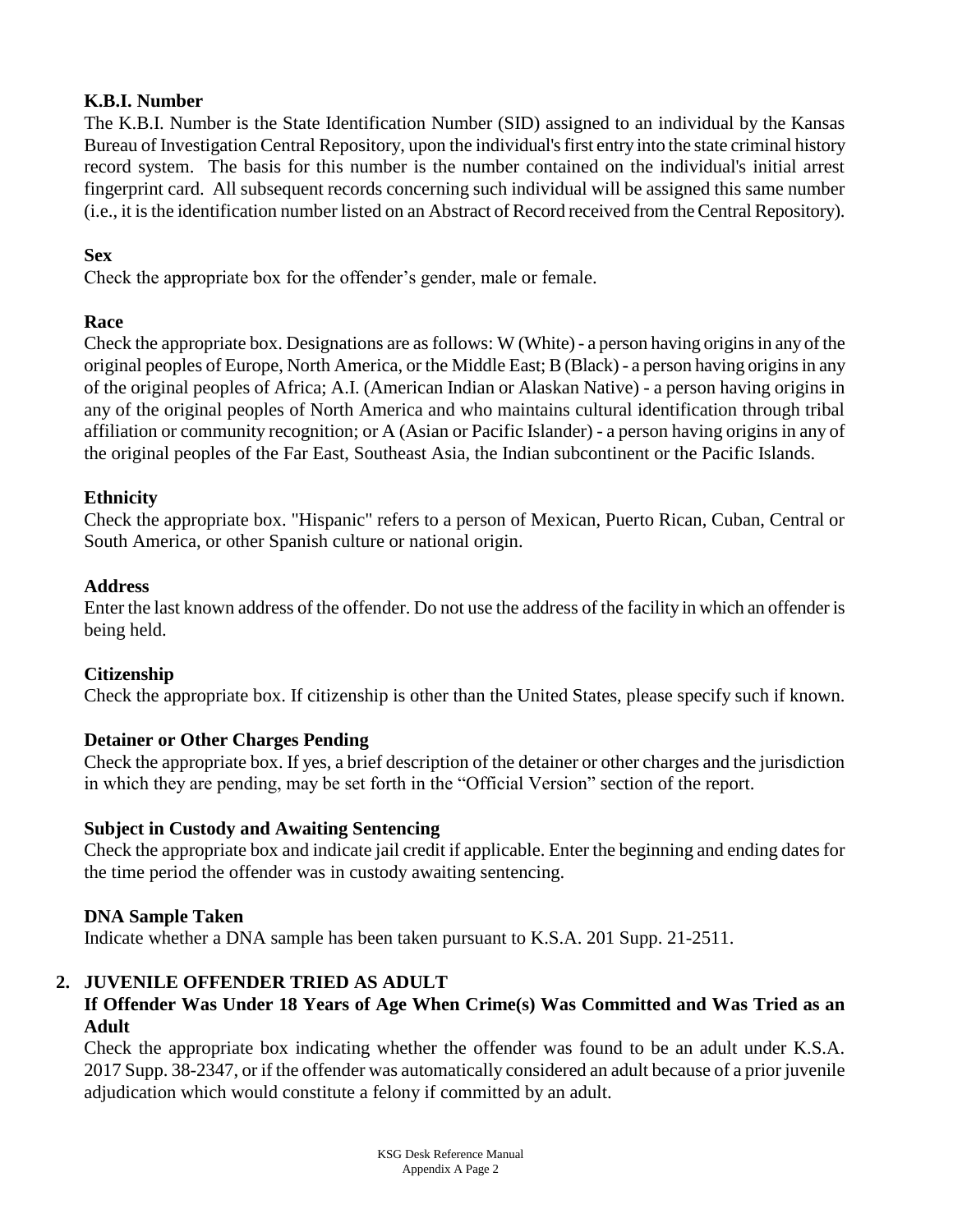## **3. CO-DEFENDANT INFORMATION**

#### **Names of Co-Defendants, If Any**

Identify any co-defendants by entering the name and the district court case number, if any. Do not list juveniles by name; however, enter the number of juvenile co-defendants, if any.

### **4. ATTORNEY AND TRIAL INFORMATION**

#### **Name of Defense Attorney**

Enter the full name of the defense attorney representing the offender in the present case.

#### **Type of Counsel Prior to Sentencing**

Check the applicable box.

#### **Name of Prosecuting Attorney**

Enter the full name of the prosecuting attorney in the present case.

#### **Name of Sentencing Judge**

Enter the name of the district court judge who is scheduled to preside over the sentencing proceedings in the present case.

#### **Date of Guilty Plea or Judgment**

Enter the Month/Day/Year that the offender was convicted in the present case.

#### **Date of Sentencing**

Enter the Month/Day/Year the sentencing of the offender in the present case is scheduled.

### **5. PRESENTENCE INVESTIGATION INFORMATION**

#### **Name of Presentence Investigator**

Print the full name of the presentence investigator in the present case.

#### **Date Assigned**

Enter the Month/Day/Year the Presentence Investigation Report in the present case is ordered by the district court.

### **Date Submitted**

Enter the Month/Day/Year the Presentence Investigation Report in the present case is filed in the district court.

#### **Signature of Presentence Investigator**

Affix the signature of the presentence investigator.

### **6. PRIMARY OFFENSE INFORMATION**

### **Name of Primary Offense**

Enter the descriptive name of the offense (i.e., Attempted First Degree Murder, Possession of Cocaine, etc.). The Primary Offense is generally the crime with the highest severity ranking. However, when an off-grid crime is part of a multiple count case, please use the primary on-grid crime for determining the base guideline sentence, using full criminal history.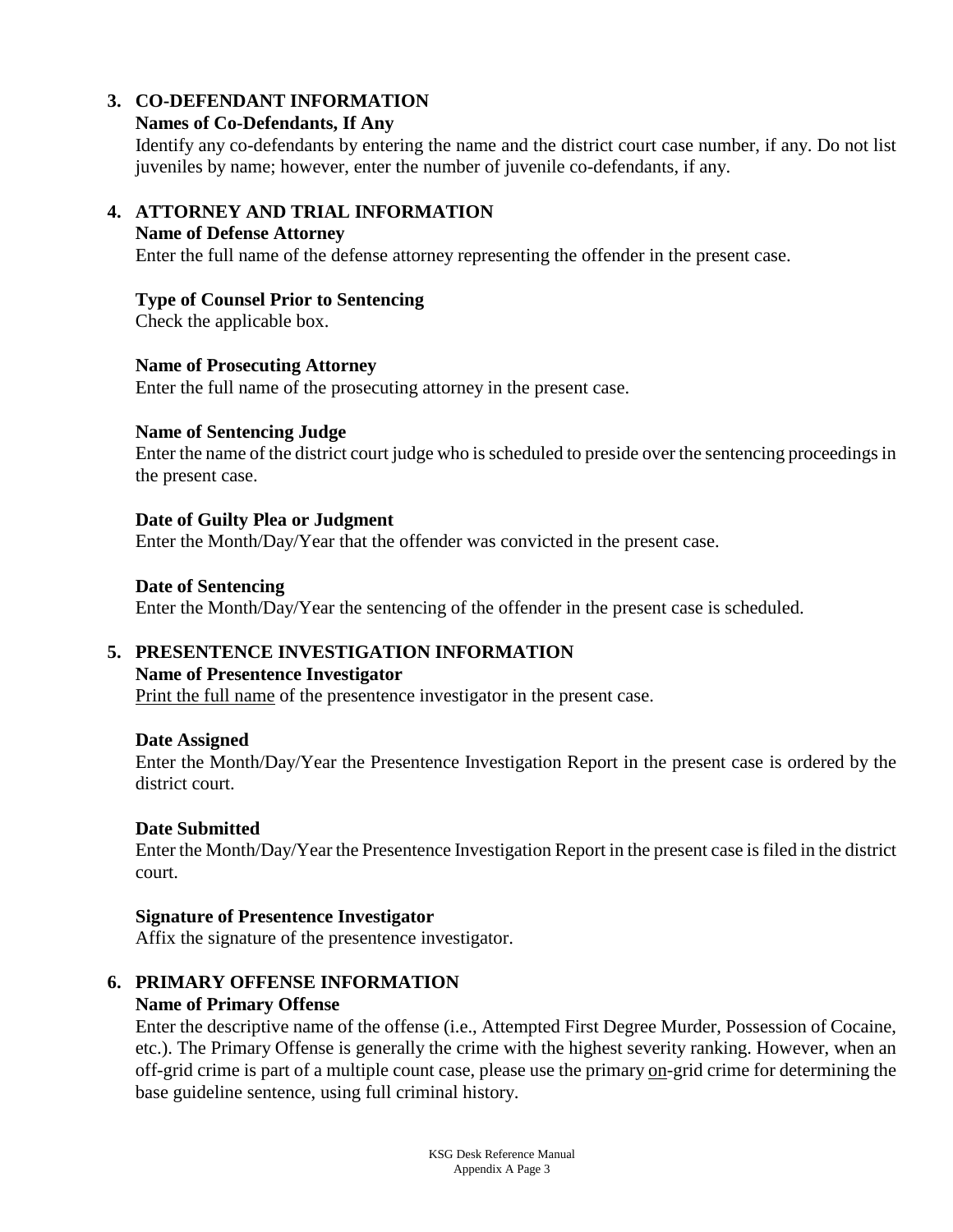If the conviction was for an attempt, conspiracy or criminal solicitation to commit an offense, check the appropriate box.

### **K.S.A. No.**

Enter the offense of conviction by the proper K.S.A. number, and also include all of the applicable subsections (i.e., a severity level 4 Aggravated Battery would be K.S.A. 2017 Supp. 21-5413(b)(1)(A)).

### **Offense Date**

Enter the date on which the offense was committed.

### **Offender Registration Required**

If the offense of conviction requires offender registration, please check the appropriate box and fill out the Offender Registration Supplement (page 7) and attach it to the PSI.

All offenses requiring registration are marked with an **"R"** in the Criminal Code Statute listing in Appendix D. For a complete listing of offenses that require registration, please refer to K.S.A. 2017 Supp. 22-4902 or the Offender Registration Supplement.

### **Criminal History Score**

Enter the letter that corresponds to the offender's criminal history classification as determined from the Criminal History Worksheet.

Check the appropriate boxes indicating either: Person or Nonperson; Felony or Misdemeanor. If the crime is a misdemeanor, enter the class of misdemeanor.

If the crime is an on-grid felony, check the appropriate box, write in the severity level and check the box to indicate whether the offense is located on either the nondrug or drug sentencing grid. If the felony is an off-grid or nongrid offense, check the appropriate box.

### **If Grid Sentence**

"Mandatory Prison as per K.S.A. 21-5703" is a unique provision in the sentencing law that requires mandatory prison for those convicted of unlawful manufacture of a controlled substance or analog. Subsection (e) of that statute provides that suspended sentence, community service work and probation are not sentencing options.

### **Range**

The Presumptive Sentencing Range for the offense is represented by the three numbers in the KSGA drug/nondrug sentencing grid box corresponding to the severity level and the criminal history classification of the offense. Enter the grid box numbers representing the "Aggravated," "Standard" and "Mitigated" sentencing range within the grid box.

Please note these numbers are entered in the same order as they are read, from left to right, in the grid box. The "Aggravated" number is the highest number in the grid box. The Standard" number is the middle number in the grid box. The "Mitigated" number is the lowest number in the grid box.

### **Maximum Good Time**

Please mark whether the offense is eligible for 15% or 20% maximum good time.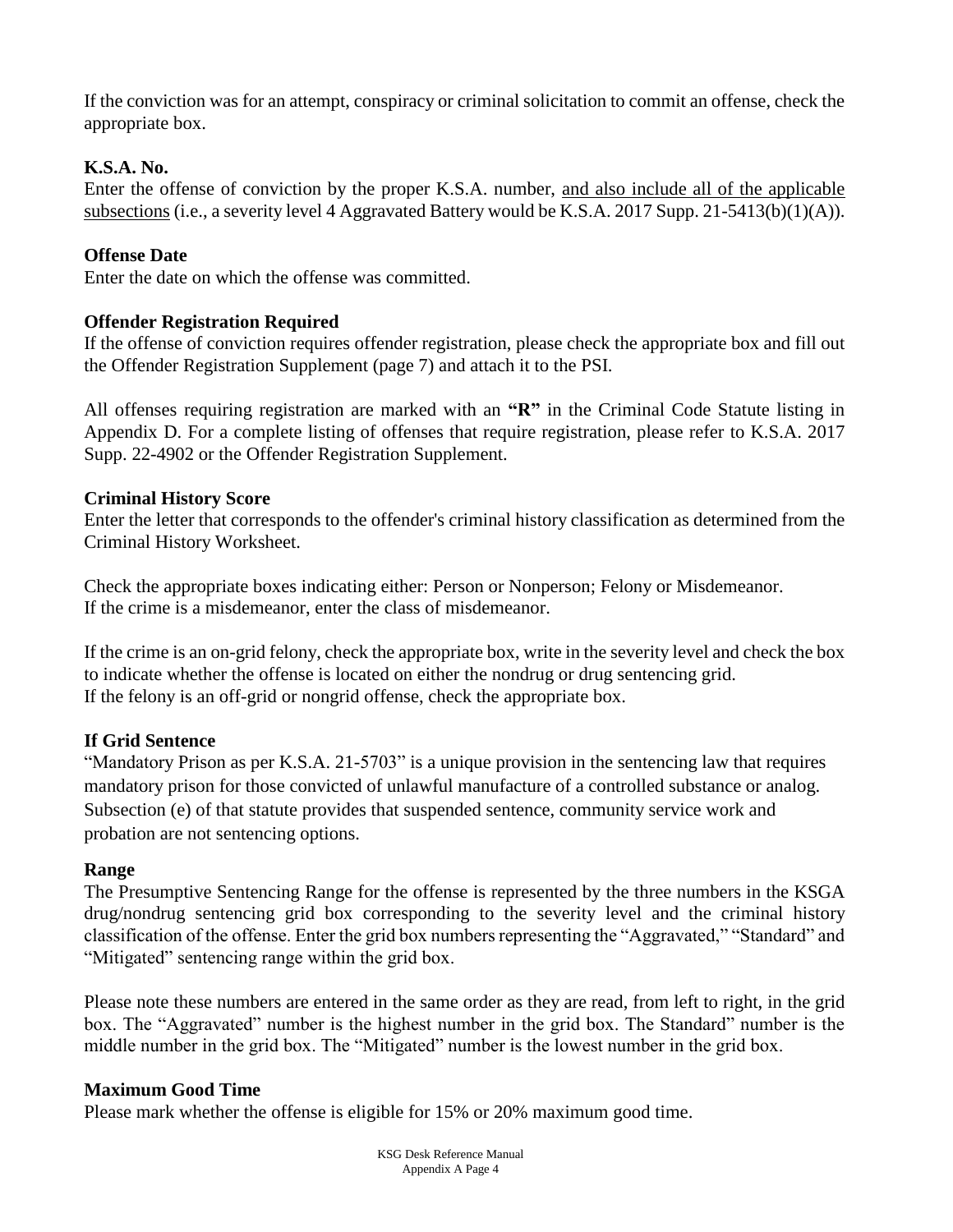- 15%: Nondrug severity level 1, 2, 3, 4, 5 or 6; Drug severity level 1or 2.
- 20%: Nondrug severity level 7, 8, 9, or 10; Drug severity level 3, 4 or 5.

### **Special Rules**

If a special rule applies to the offense, please check the appropriate box, fill out the "Special Rule No. and Description" fields, and complete the Special Rule Supplement on page 6 and attach it to the PSI.

### **If Drug Offense**

Check the box for the statute in which the drug is listed (i.e. K.S.A. 65-4105) and write the name of the drug.

### **Amount (Distribution Only)**

If the drug crime is drug distribution or possession with intent to distribute, write the quantity of the drug and, if the crime was committed within 1,000 feet of school property, check the appropriate box.

### **Firearm Finding**

If the trier of fact finds that an offender carried a firearm to commit a drug felony, or possessed a firearm in furtherance of a drug felony, in addition to the grid sentence imposed, the offender shall be sentenced to:

- an additional 6 months' imprisonment; (Special Rule #32) OR
- an additional 18 months' imprisonment if the trier of fact makes a finding that the firearm was discharged. (Special Rule #33)

### **Drug Treatment**

This box should only be filled out if the offender's offense is for felony drug possession, K.S.A. 2017 Supp. 21-5706.

- Check the "Mandatory" box for adult offenders whose offense is classified in grid blocks 5-C, 5-D, 5- E, 5-F, 5-G, 5-H, or 5-I of the sentencing guidelines grid for drug crimes; OR
- Check the "With Court Finding" box for offenders whose offense is classified in grid blocks 5-A or 5-B, of the sentencing guidelines grid for drug crimes, but only if such person felonies committed by the offender were severity level 8, 9 or 10 or nongrid offenses of the sentencing guidelines grid for nondrug crimes; under circumstances where the present sentencing court is willing to find and set forth reasons with particularity for finding that the offender's placement in a nonprison drug abuse treatment program will not jeopardize safety of the public;

## **Not Eligible boxes**

Offenders will not be eligible for SB 123 treatment for the following reasons. Check all boxes that may apply:

- Criminal History: Offender has a previous conviction of K.S.A. 2017 Supp. 21-5703, 21-5705, or 21- 5716;
- Offender is a resident of another state and will be supervised in such state or is not lawfully in the United States;
- Offender's current conviction is for a  $3<sup>rd</sup>$  or subsequent felony drug possession;
- Offender has a LSI-R score of "Low" or "Low-Moderate" ; or
- Offender has a SASSI score of "Low".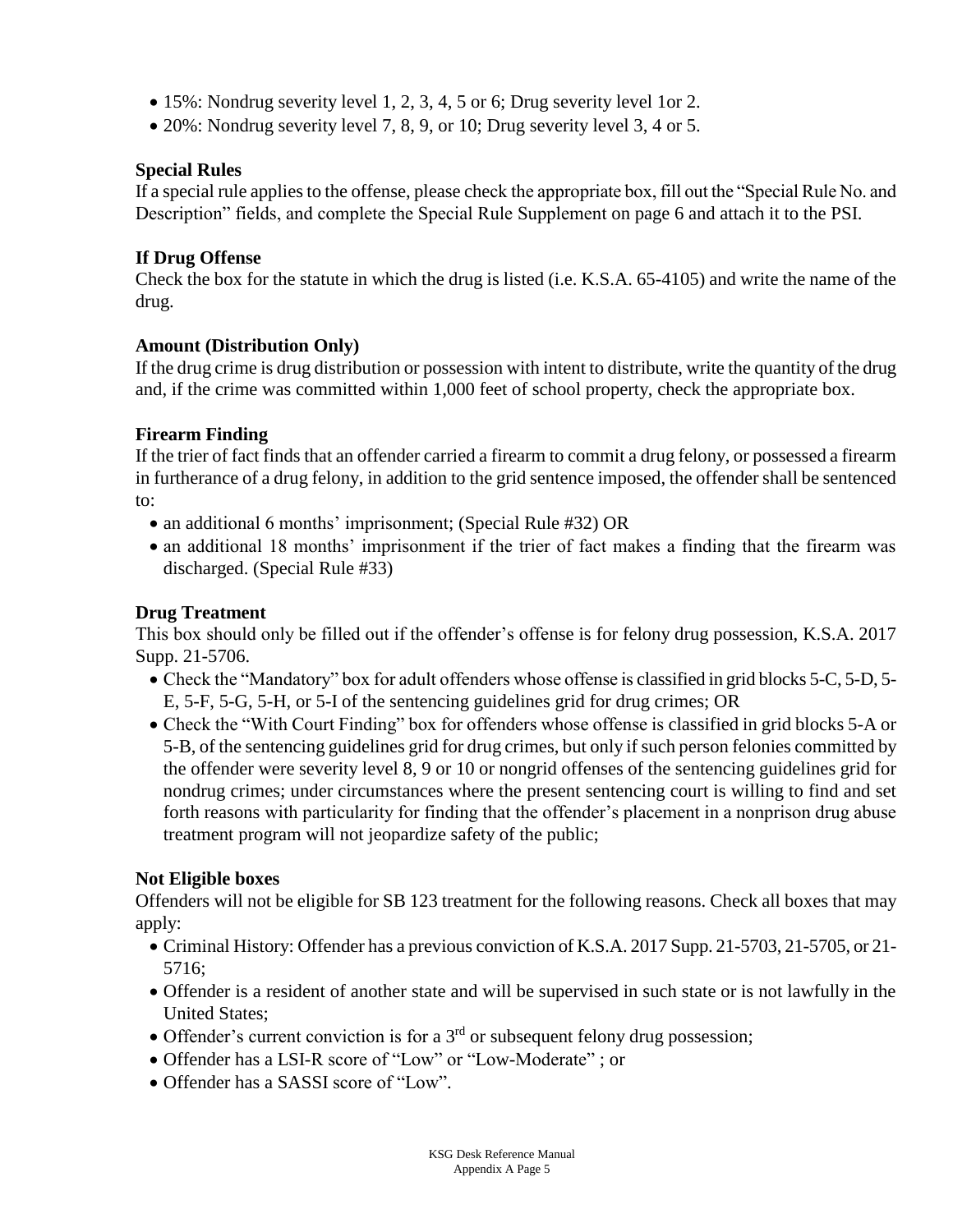### **Postrelease Supervision Duration**

Check the appropriate box indicating the term of postrelease supervision applicable to the offense. Please see Chapter X for more information on postrelease supervision.

### **Probation Duration**

Check the appropriate box indicating the term of probation applicable to the offense. K.S.A. 2017 Supp. 21-6608(c). If "Other" is checked, please fill in the blank. Please see the probation section of Chapter V for more information.

### **DUI or Test Refusal Post-Imprisonment Supervision\***

Please check the appropriate box. For a third or subsequent conviction for a DUI violation or a second or subsequent conviction for a Test Refusal violation, after the term of imprisonment imposed by the court the person shall be supervised by community correctional services or court services, as determined by the court based upon the results of the LSI-R, for a mandatory one-year period of supervision. K.S.A. 2017 Supp. 8-1025(b)(3) and 8-1567(b)(3). The sentencing options for felony DUI and Test Refusal are contained specifically in this item. **It is not necessary to complete the Probation Duration or the Postrelease Supervision Duration above as offenders are not placed on probation or postrelease supervision, As of July 1, 2011, after service of their jail term, which may include house arrest and work release, there is mandatory Post-Imprisonment Supervision of 12 months. Check the Court Services or Community Corrections box based upon appropriate PIS placement.**

Check the appropriate box if the offender had a child under the age of 14 in the vehicle at the time of the offense, the punishment shall be enhanced by one additional month of imprisonment. K.S.A. 2017 Supp. 8-1025(c) and 8-1567(c).

*\*The statute for Test Refusal (K.S.A. 8-1025) was ruled to be unconstitutional in State v. Ryce, 306 Kan. 682 2017. This section, as it relates to Test Refusal, can be disregarded.* 

## **FACE SHEET SUPPLEMENTAL PAGE**

## **CASE NO. (PAGES 2 and 3)**

Please list the case number for this case at the top of each page where indicated.

### **ADDITIONAL OFFENSE INFORMATION**

Make as many copies of this page as needed in order to include all of the offender's additional offenses. Instructions for the primary offense as described above will also apply to additional offenses on the Supplemental Page(s).

## **CURRENT OFFENSE INFORMATION**

## **CASE NO. (PAGE 4)**

Please list the case number for this case at the top of each page where indicated.

## **1. OFFICIAL VERSION**

This section should be utilized by the individual preparing the PSI to briefly relate the facts of the offense that have been clearly established during the prosecution of the case.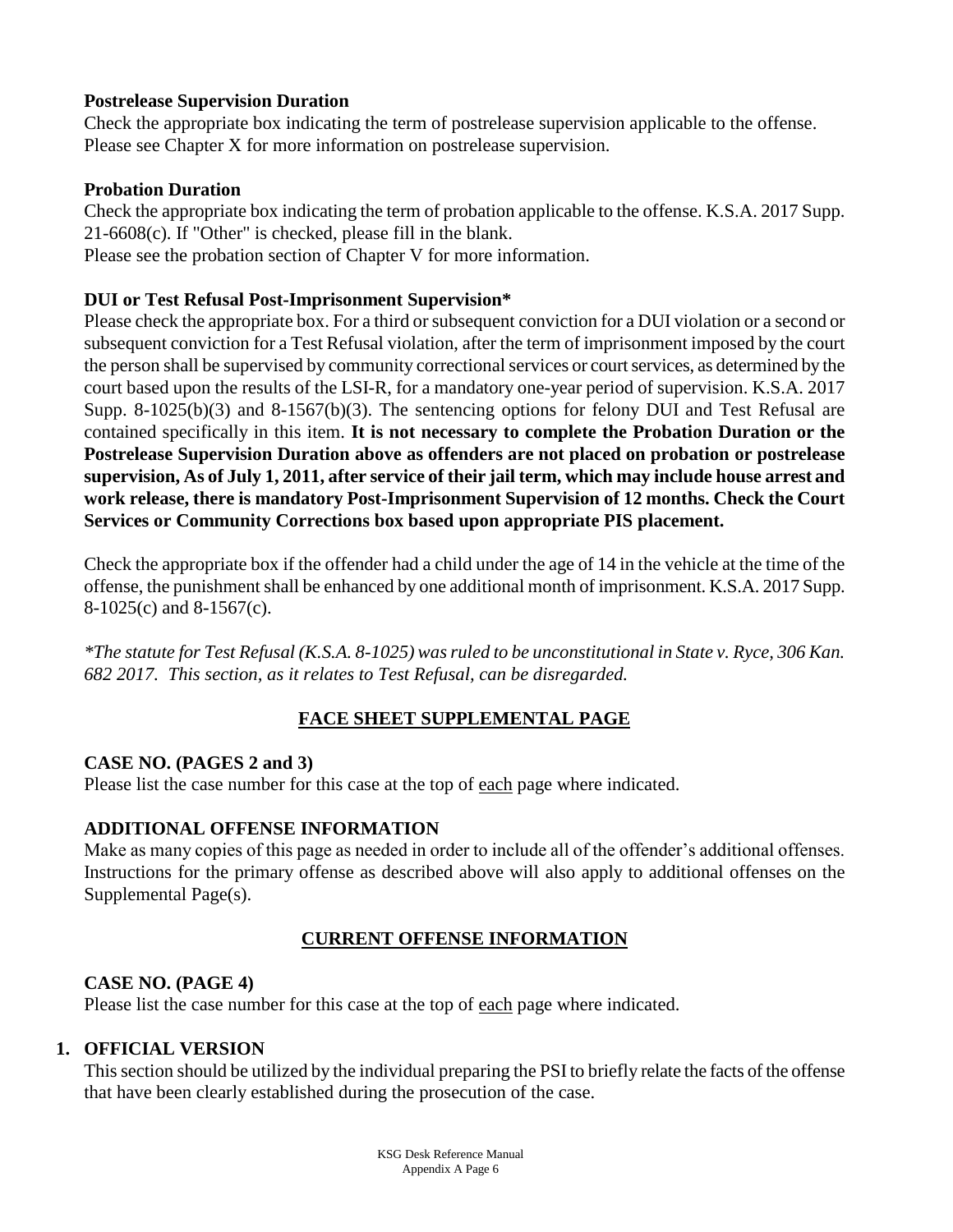## **2. DEFENDANT'S VERSION/DATE OF BIRTH/SOCIAL SECURITY NUMBER**

List the Defendant's Date of Birth and Social Security Number. If the defendant chooses to provide a description of the facts and/or circumstances surrounding the offense, that information should be included here. If the defendant chooses not to provide any information, the defendant's date of birth and social security number should be the only information listed in this area.

### **Please include with Journal Entry Information.**

## **3. VICTIM'S INJURY/DAMAGE/STATEMENT(S)**

Include the appropriate information pertaining to victim's injury due to the crime committed.

### **4. TOTAL RESTITUTION OWED**

Include name, address, and amount owed to each victim, then enter the total restitution owed in the space provided.

### **5. OTHER PENDING INFORMATION**

Include any victim statements pertaining to the crime committed.

### **CASE NO. (PAGE 5)**

Please list the case number for this case at the top of each page where indicated.

### **6. PLACEMENT OPTIONS**

In this section, the individual preparing the PSI should indicate that individual's professional recommendation to the sentencing court on a nonprison placement. **In all cases,** the individual preparing the PSI should mark all applicable boxes for criteria that qualify the offender for placement in a Community Corrections program, even if the individual completing the PSI does not recommend a Community Corrections placement.

### **7. OFFICER'S ASSESSMENT OF CONDITIONS OF PROBATION**

Check the appropriate box(es) and insert additional information as required. Insert any additional assessments not provided for in the PSI form in the "Other" space.

### **8. COSTS PROPOSED**

Please identify any costs to which the offender may be subject. Court costs should include any surcharges.

For more information see the Fines and Fees sections of Chapter V.

### **CASE NO. (PAGE 6)**

Please list the case number for this case at the top of each page where indicated.

## **SPECIAL RULES SUPPLEMENTAL PAGE**

Attach this page only if one or more special rules apply. Indicate the applicable special sentencing rules, if any, that the sentencing court should be aware of for the individual offender. Many of the special sentencing rules include specific directions for the sentencing court to consider regarding sentencing requirements and procedures.

**Note:** The numbers for the special rules are intentionally non-sequential for data coding purposes. Please do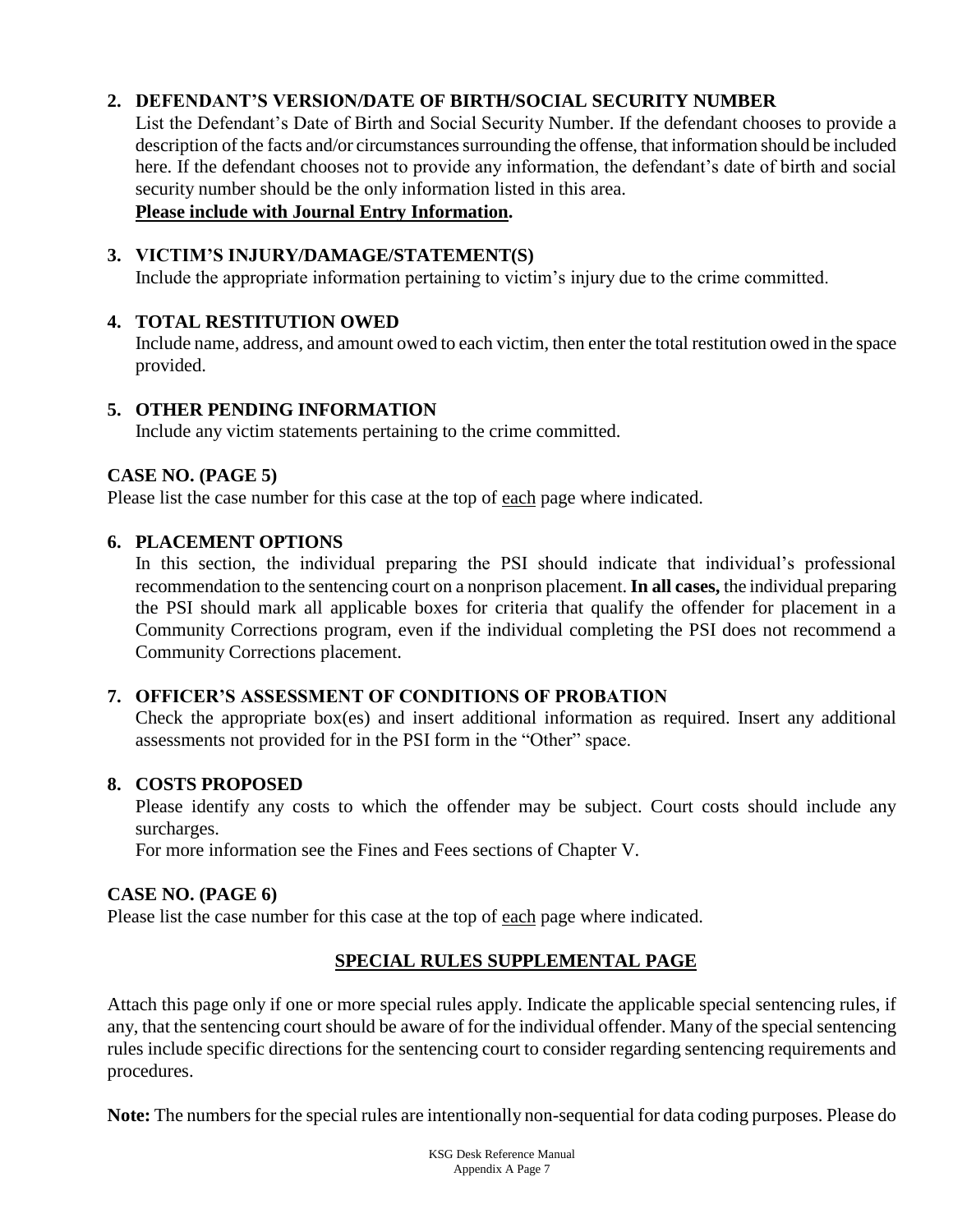not renumber them. The numbers 7, 14, and 18 were assigned to rules that are no longer in use and they will not be reassigned.

## **CASE NO. (Page 7)**

Please list the case number for this case at the top of each page where indicated.

## **OFFENDER REGISTRATION SUPPLEMENT TO THE PSI-REGISTRATION TERMS**

Attach this page if the offense requires registration. Check the appropriate boxes indicating the length of the registration requirement and confirming that the defendant was advised, on the record, of the duty to register. K.S.A. 2017 Supp. 22-4906 and 22-4904(a)(1)(A).

For more information on offender registration, please see Chapter VII.

### **CRIMINAL HISTORY WORKSHEET INSTRUCTIONS**

#### **1. K.B.I. #**

Enter the K.B.I. Number, which is the State Identification Number (SID) assigned to an individual by the Kansas Bureau of Investigation Central Repository, upon the individual's first entry into the state criminal history record system. The basis for this number is the number contained on the individual's initial arrest fingerprint card. All subsequent records concerning the individual will be assigned this same number (i.e., it is the identification number listed on the Abstract of Record received from the Central Repository).

### **2. CASE #**

Enter the official district court case number.

### **3. DISTRICT #**

Enter the number of the judicial district in which the offender was convicted of the present offense(s).

### **4. COURT/ORI #**

Enter the District Court ORI number. This nine digit number is assigned by the National Crime Information Center (NCIC) of the Federal Bureau of Investigation (FBI) and serves to identify all agencies having access to the national communications system. In the form XX XXX XX X X, each criminal justice agency in Kansas has an assigned ORI number. The first two digits represent the state (KS), the next three digits the county (001 through 105, plus additional assignments), the next two digits represent a sequential assignment within the county, the next digit is for the level of government  $(1 =$ local,  $3 =$  state,  $5 =$  federal, etc.) and the last digit is for the type of agency (A = county/district attorneys,  $C = \text{jails}, J = \text{counts}, \text{etc.}$ ). For example, KS001013A would represent the Allen County Attorney and KS046051J represents the Overland Park Municipal Court. Questions concerning assigned ORI numbers may be addressed to the KBI at (785) 296-2454.

## **5. PSI INVESTIGATOR NAME**

Enter the last name, the first name, and the middle initial of the investigating court services or community corrections officer.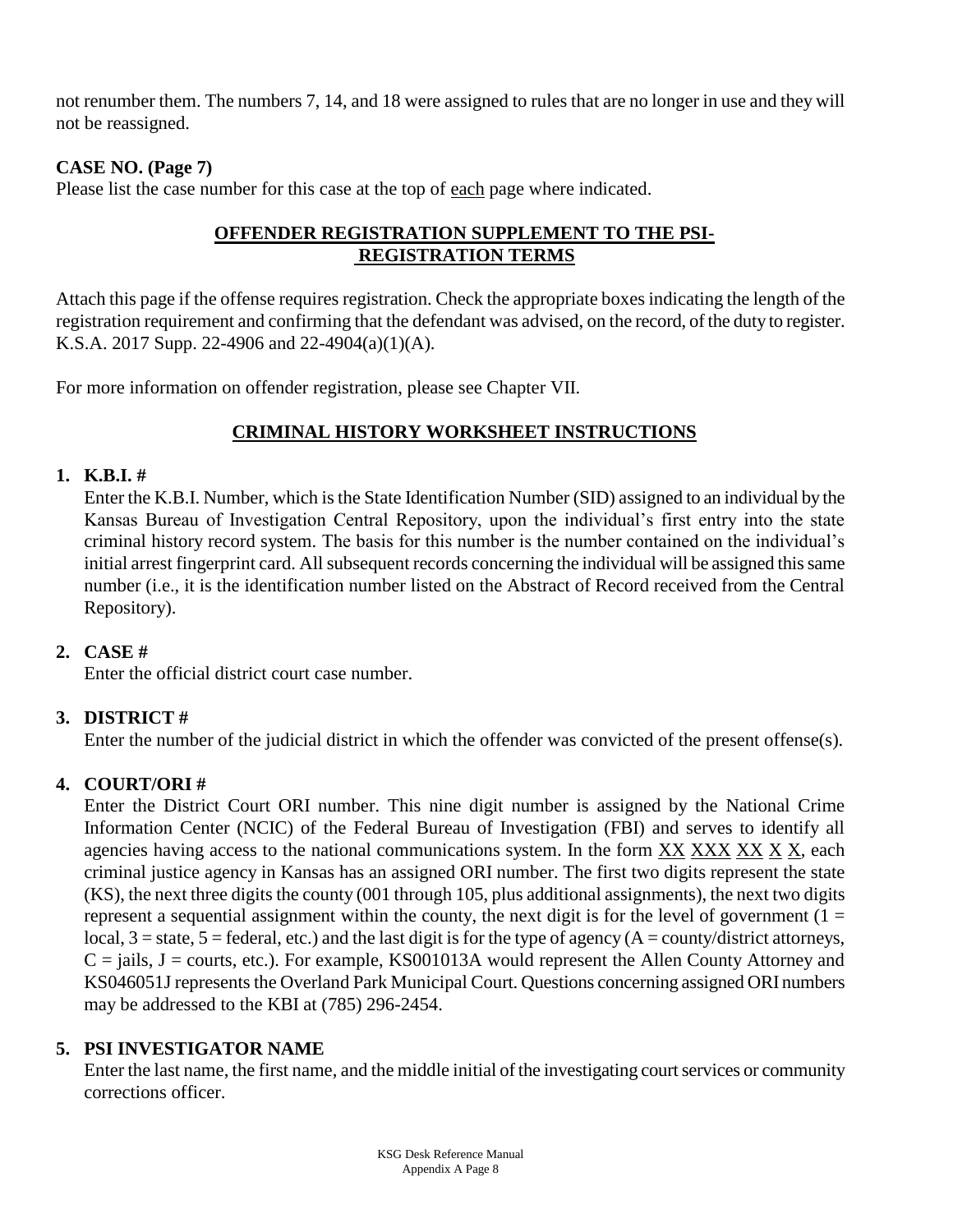### **6. PRIOR RECORD**

Check whether the offender has a prior conviction record.

#### **7. OFFENDER NAME**

Enter the offender's last name, the first name, and the middle name, or initial. The name should be copied as it is listed on the Presentence Investigation Report face sheet.

#### **8. DATE OF OFFENSE**

In Month, Day and four-digit Year format  $(xx/xxxxx)$ , enter the date the primary offense was committed. This date should be the same as that on the journal entry.

### **9. DATE OF CONVICTION**

In Month, Day and four-digit Year format (xx/xx/xxxx), enter the date of a guilty plea or a district court finding.

#### **10. DATE OF WORKSHEET**

In Month, Day and four-digit Year format (xx/xx/xxxx), enter the date the Worksheet was prepared.

#### **11. DATE OF SENTENCING**

In Month, Day and four-digit Year format  $(xx/xxxxx)$ , enter the date the district court has set the case for final disposition.

#### **12. CUSTODY SUPERVISION**

Fill out this section if the offender was under custody supervision when the current offense(s) was committed, or if the offender would have been on supervision but for early release or discharge from probation or postrelease supervision.

Check the type of supervision. If the defendant was incarcerated or under some other supervision, check "Other" and describe the type of supervision in the space next to the box.

Check whether the defendant was on supervision for a felony or a misdemeanor. (It is not necessary to fill this out if the defendant was granted early discharge for a misdemeanor.)

Enter the jurisdiction (i.e., federal, state, municipal, etc.), district court case number and sentencing date for that case.

Make sure to mark the applicable Special Rule on the Special Rules Supplemental page.

- If the defendant committed the crime while incarcerated or on probation, parole, conditional release or postrelease supervision for a felony, see Special Rule #9.
- If the defendant committed a felony during the time in which the offender would have been under supervision had it not been for the early discharge, see Special Rule #40.
- If offender committed a felony while incarcerated in a Juvenile Correctional Facility for a crime which would have been a felony if committed by an adult, see Special Rule #28.

### **13. CURRENT CRIME(S) OF CONVICTION**

Enter the crime(s) of conviction in the current case for which the Criminal History Worksheet is being prepared. Enter the Kansas statute violated, including subsections and a description of the offense. Also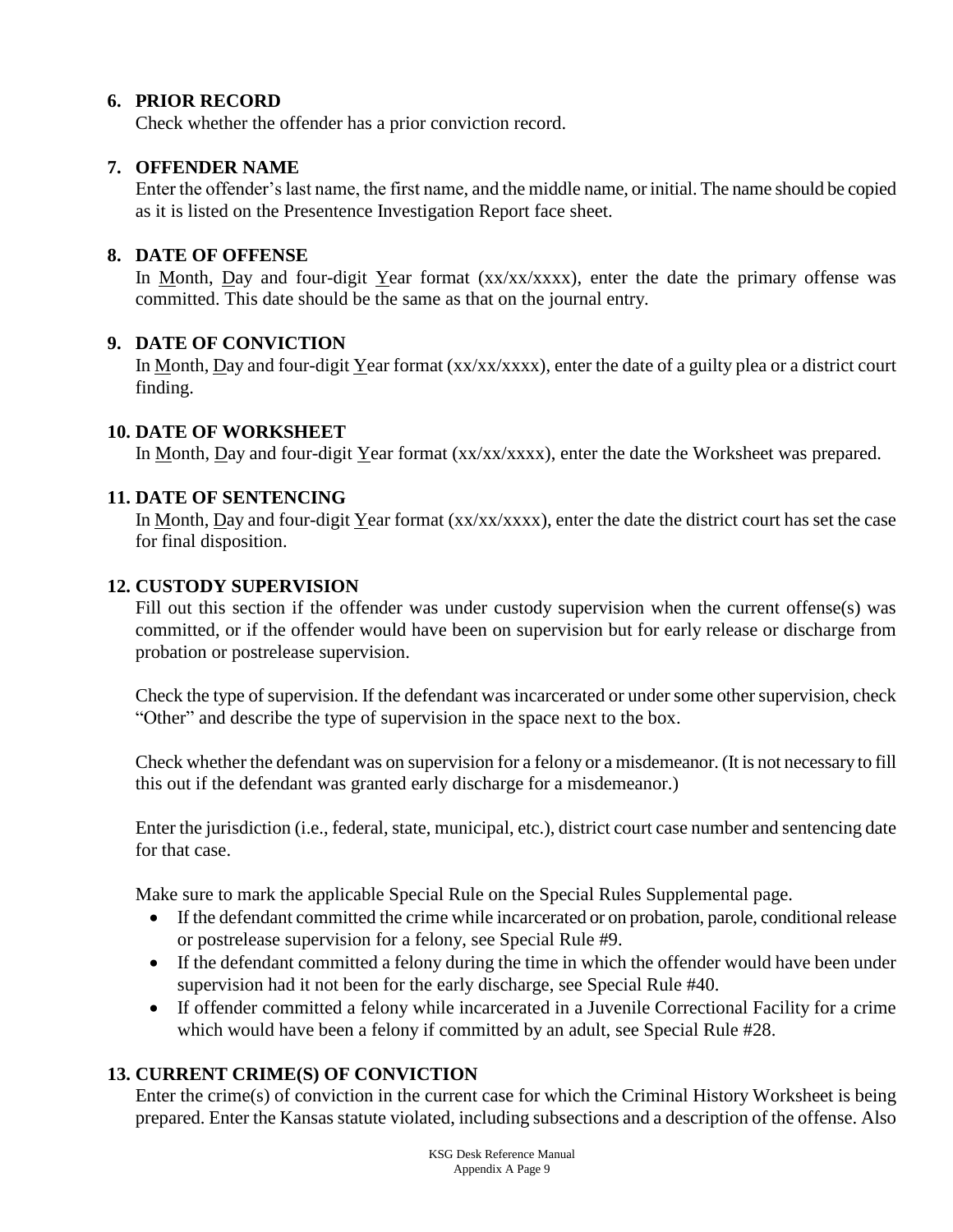indicate whether the crime of conviction is a misdemeanor or a felony (M/F), a person or a nonperson offense (P/N) and the felony severity level or the misdemeanor classification.

## **14. CRIMINAL HISTORY CONVICTIONS AND/OR ADJUDICATIONS PRIOR TO SENTENCING**

All convictions relevant to calculating the criminal history classification under the sentencing guidelines should be recorded on the Criminal History Worksheet as part of the Presentence Investigation Report. Prior convictions should be recorded on the Supplemental Worksheet for Prior Convictions in descending order by the date of conviction, starting with the most recent conviction.

Include any and all scoreable additional offense supplemental pages(s) of the PSI report and any Supplemental Worksheets for Prior Convictions pages. Count the convictions for each conviction type and enter the total number of convictions in the corresponding boxes. Add the number of adult convictions to the number of juvenile adjudications for each criminal history type, in order to obtain totals for each criminal history type.

"Person Misdemeanors" that are converted to "Person Felonies" should not be counted in the Person Misdemeanors total. However, Nonperson "select" Misdemeanors should be added to the Nonperson Misdemeanors total.

### **15. AMENDED CRIMINAL HISTORY CONVICTIONS AND/OR ADJUDICATIONS**

Enter in the gray area any amendments approved by the district court prior to the sentencing. It is not necessary to complete a new Worksheet when criminal history is amended.

In some cases the status of a prior conviction will be unclear and the attorneys may stipulate to some convictions and not to others for the purposes of classifying an offender in a criminal history category. In other cases, particular convictions appearing on the Worksheet may be successfully challenged at the sentencing hearing and will thus not be relied upon to establish the offender's criminal history classification. Any amendments should be noted in this section of the Criminal History Worksheet.

### **16. CRIMINAL HISTORY CATEGORY**

After all prior criminal convictions and adjudications have been totaled, indicate the final criminal history category by checking a letter from A to I. If special rules 41, 42, 44 or 45 are used, a new section, "Scored under Special Rule" has been added. This allows the parties to reflect the changes to criminal history that results from converting diversions, adjudications and other relevant prior criminal history to be scored as nonperson or person felonies.

## **17. NUMBER OF PERSON MISDEMEANORS CONVERTED**

Enter the number of person misdemeanors converted to felonies. Those misdemeanors converted to a felony should be identified in the conviction code column of the Worksheet as JMC or AMC.

## **18. PRIOR CONVICTION USED TO ENHANCE, ELEVATE OR IS AN ELEMENT OF THE CURRENT CRIME OF CONVICTION**

Check the applicable box indicating whether a prior conviction is being used to enhance/elevate or is an element of the current crime of conviction.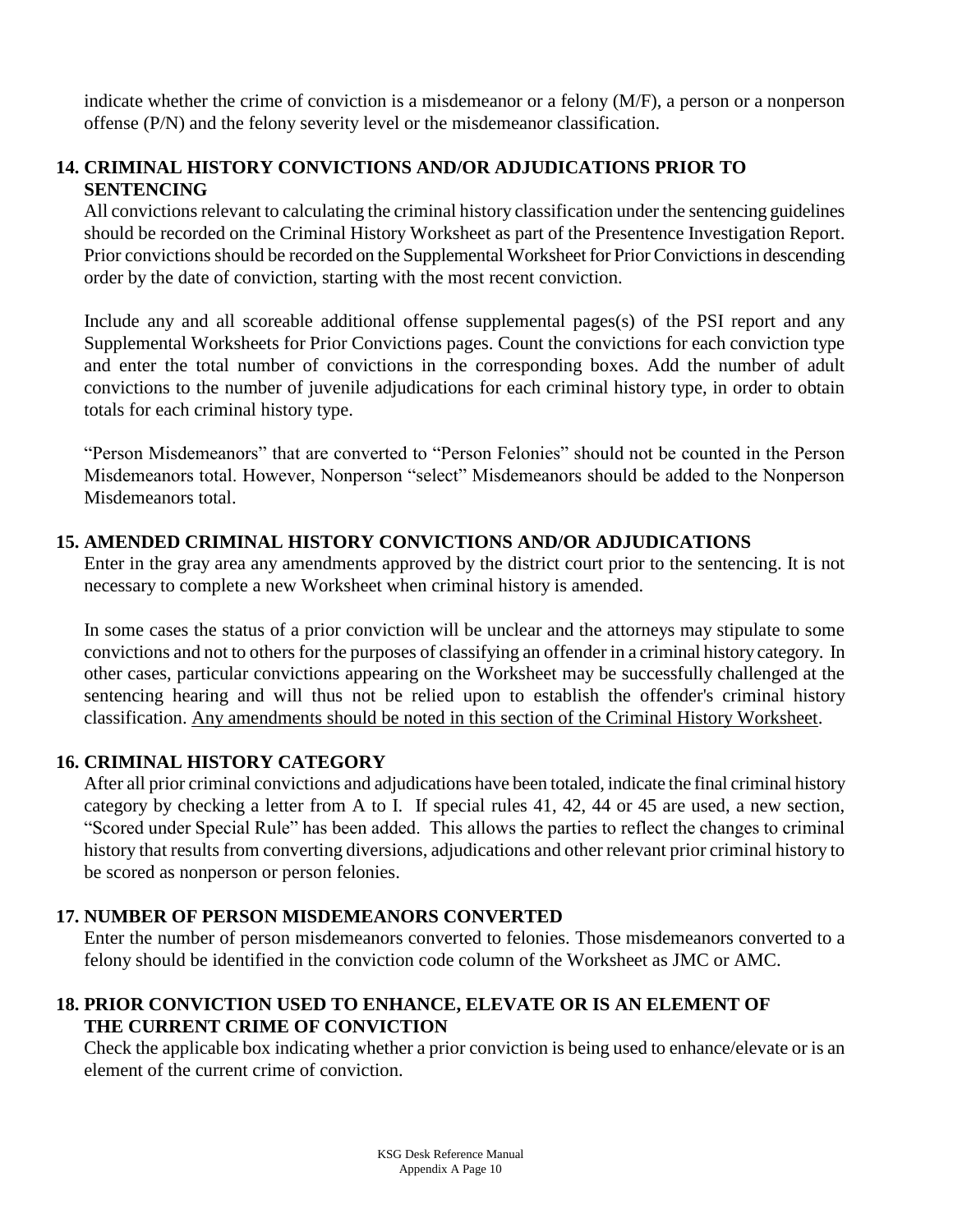### **19. NUMBER OF DECAYED JUVENILE ADJUDICATIONS**

Enter the number of felony and misdemeanor decayed juvenile adjudications. Juvenile felony and misdemeanor adjudications that have decayed should not be considered in the totals or in determining the final criminal history category. However, the total should be listed in box 19 of the first page of the Kansas Criminal History Worksheet and also individually in the prior conviction listing on the Supplemental Criminal History Worksheet – Prior Convictions page (and also on the supplemental pages, if any), so that future PSI writers will have knowledge of the offender's entire record.

### **SUPPLEMENTAL CRIMINAL HISTORY WORKSHEET-PRIOR CONVICTIONS AND/OR ADJUDICATIONS**

Each page of the Criminal History Worksheet should contain the offender's name, the judicial district, the county, and the district court Case Number. For each prior conviction include the following information. Prior convictions should be recorded in descending order by the date of conviction, starting with the most recent conviction.

For each prior conviction listed, copies of any verifying documents available to the officer should be attached, including criminal history worksheets prepared in prior cases.

The following information is **not** relevant to establishing an offender's criminal history classification under the KSGA and should not be recorded on the Criminal History Worksheet.

 **Juveniles:** Do not include informal dispositions, traffic infractions, child in need of care adjudications, contacts with law enforcement or arrests not resulting in adjudication.

• **Adults:** Do not include traffic infractions, contacts with law enforcement or arrests not resulting in conviction.

### **STATUTE/ORDINANCE NUMBER AND DESCRIPTION**

Enter the actual statute or ordinance violated. If the conviction is in another state or jurisdiction, enter the statute number from that jurisdiction. Please enter in the Description section, the Kansas statute used for comparison to the ordinance or out-of-state conviction. Descriptions for prior convictions should be brief but descriptive.

### **JURISDICTION CODE**

Enter the Jurisdiction Code using the listing of Jurisdiction Codes at the bottom of the page (i.e., a Federal, State, Military, or Municipal Court).

### **STATE/COUNTY**

Enter the state in which the conviction occurred by using the assigned TWO-LETTER ABBREVIATION. Also use the assigned TWO-LETTER ABBREVIATION for the county in which the conviction occurred.

## **CITY**

If a conviction is listed which occurred in a municipal or a county court, enter the name of the city in which the court is located.

## **CONVICTION DATE**

In Month, Day and four-digit Year format  $(xx/xx/xxxx)$ , enter the date of conviction.